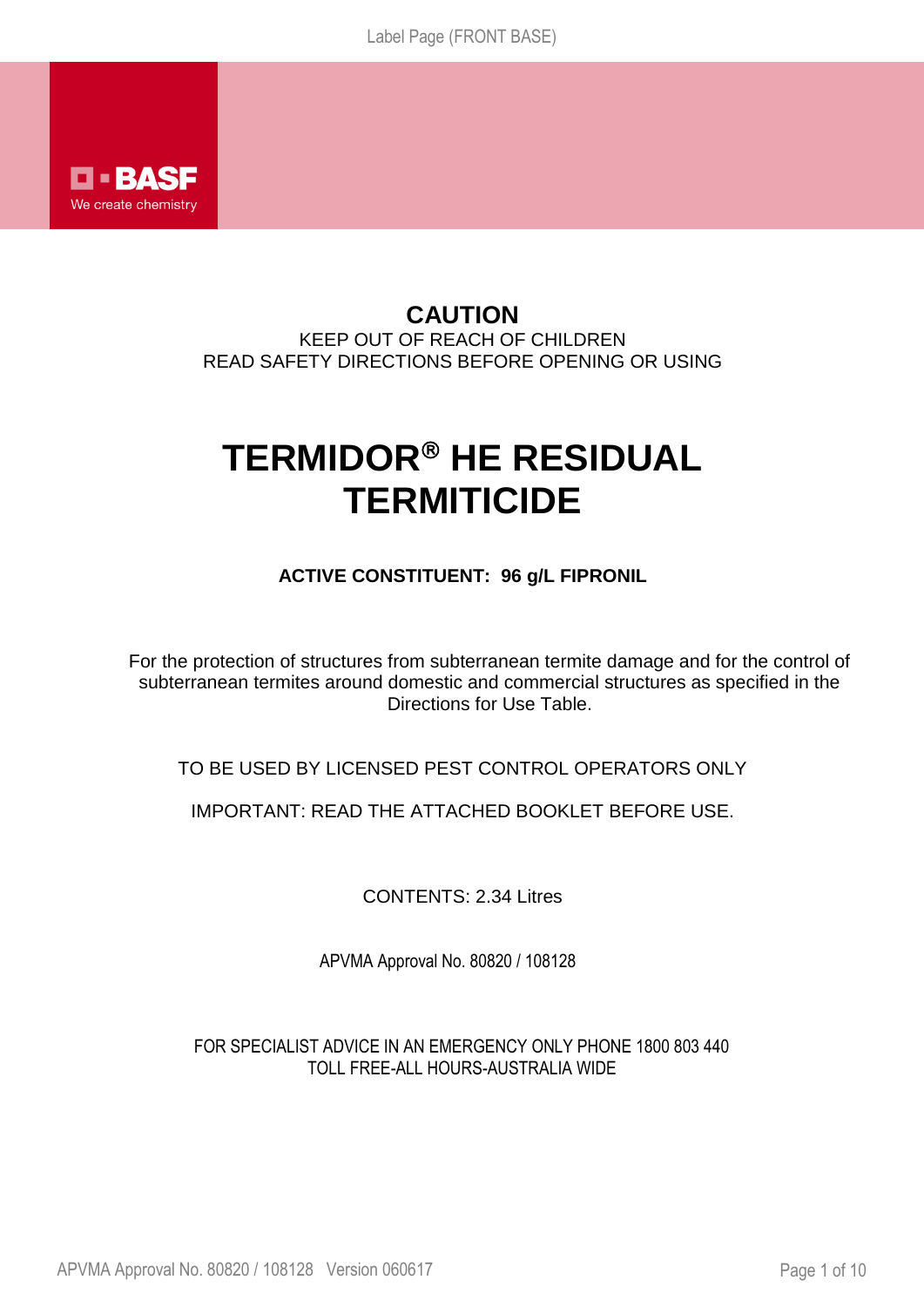

#### **STORAGE AND DISPOSAL**

Store in the closed, original container in a cool, well-ventilated area. DO NOT store for prolonged periods in direct sunlight. Triple rinse containers before disposal. Add rinsings to the spray tank. DO NOT dispose of undiluted chemicals on-site. If recycling replace cap and return clean containers to recycler or designated collection point. If not recycling, break, crush or puncture and deliver empty packaging to an approved waste management facility. If no approved waste management facility is available bury the empty packaging 500 mm below the surface in a disposal pit specifically marked and set up for this purpose clear of waterways, desirable vegetation and tree roots in compliance with relevant local, state or territory government regulations. DO NOT burn empty containers or product.

#### **PRECAUTIONS**

Residents and pets should not be allowed in a room being treated. Any spills should be cleaned up before leaving the room (refer to the SDS). Ensure all heating/air conditioning ducts, air vents, plumbing pipes, sewer lines, floor drains, heating pipes and electrical lines/conduits are known and identified before commencing any application of termiticide. DO NOT puncture or contaminate any of these. Avoid application around edible plants.

#### **RE-ENTRY PERIOD**

DO NOT re-enter treated areas until spray has dried.

#### **SAFETY DIRECTIONS**

Will irritate the eyes and skin. Repeated exposure may cause allergic disorders. Avoid contact with eyes and skin. Wash hands after use. When opening the container, preparing spray and using the prepared spray wear chemical resistant clothing buttoned to the neck and wrist and a washable hat, half-facepiece respirator with combined dust and gas cartridge and elbow-length PVC or nitrile gloves. After each day's use, wash gloves, contaminated clothing and respirator and if rubber wash with detergent and warm water.

#### **FIRST AID**

If poisoning occurs, contact a doctor or Poisons Information Centre, telephone 13 11 26 Australia-wide.

#### **SDS**

Additional information is listed in the Safety Data Sheet.

#### **TERMIDOR HE RESIDUAL TERMITICIDE, ACTIVE CONSTITUENT: 96 g/L FIPRONIL**

**Hazard Statement:** Harmful if inhaled or swallowed. May cause damage to organs (Central nervous system) through prolonged or repeated exposure. Very toxic to aquatic life with long lasting effects.

**Precautionary Statements (Prevention):** Use only outdoors in a well-ventilated area. Do not breathe dust/gas/mist/vapours. Do not eat, drink or smoke when using this product. Wash contaminated body parts thoroughly after handling.

**Precautionary Statements (Response):** Call POISON CENTER or doctor/physician. IF INHALED: Remove person to fresh air and keep comfortable for breathing. IF SWALLOWED: rinse mouth. Collect spillage.

#### **CONDITIONS OF SALE**

All conditions and warranties rights and remedies implied by law or arising in contract or tort whether due to the negligence of BASF Australia Ltd ABN 62008437867 or otherwise are hereby expressly excluded so far as the same may legally be done provided however that any rights of the Buyer pursuant to non excludable conditions or warranties of the Competition and Consumer Act 2010 or any relevant legislation of any State are expressly preserved but the liability of BASF Australia Ltd or any intermediate Seller pursuant thereto shall be limited if so permitted by the said legislation to the replacement of the goods sold or the supply of equivalent goods and all liability for indirect or consequential loss or damage of whatsoever nature is expressly excluded. This product must be used or applied strictly in accordance with the instructions appearing hereon. This product is solely sold for use in Australia and must not be exported without the prior written consent of BASF Australia Ltd.

® = Registered trademark of BASF © BASF 2017 Product Number: Batch Number: Date of Manufacture: APVMA Approval No.: 80820 / 108128

BASF Australia Ltd ABN 62 008 437 867 Level 12, 28 Freshwater Place Southbank VIC 3006 **Website: www.termidor.com.au**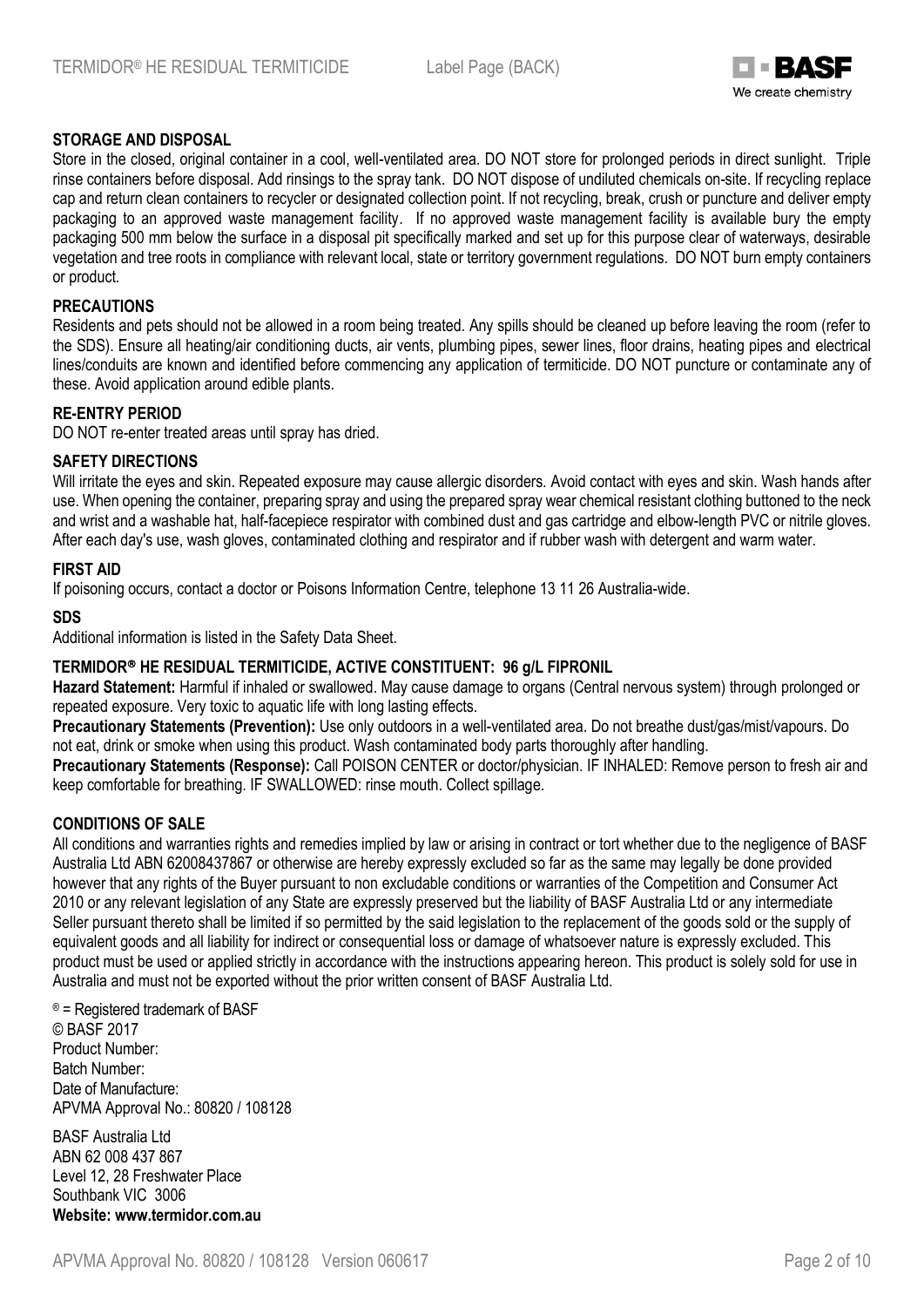

**CAUTION**

KEEP OUT OF REACH OF CHILDREN READ SAFETY DIRECTIONS BEFORE OPENING OR USING

# **TERMIDOR HE RESIDUAL TERMITICIDE**

**ACTIVE CONSTITUENT: 96 g/L FIPRONIL**

For the protection of structures from subterranean termite damage and for the control of subterranean termites around domestic and commercial structures as specified in the Directions for Use Table.

# TO BE USED BY LICENSED PEST CONTROL OPERATORS ONLY

# THIS BOOKLET IS PART OF THE LABEL

CONTENTS: 1 Litre, 2.34 Litres, 2.5 Litres, 3.78 Litres, 5 Litres.

APVMA Approval No. 80820 / 108128

FOR SPECIALIST ADVICE IN AN EMERGENCY ONLY PHONE 1800 803 440 TOLL FREE-ALL HOURS-AUSTRALIA WIDE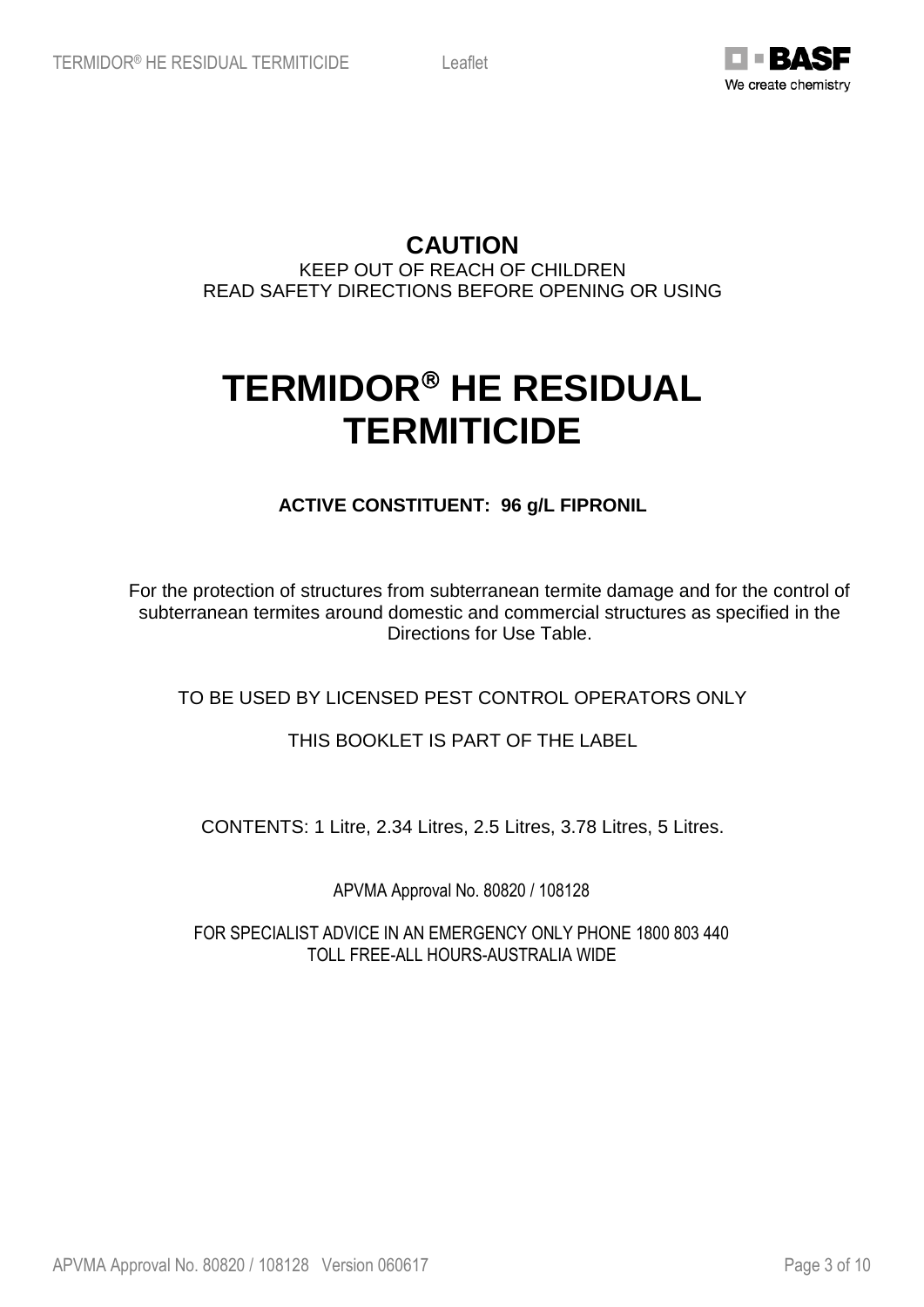

# **DIRECTIONS FOR USE: All States**

#### **Restraints:**

DO NOT apply if heavy rains or storms that are likely to cause runoff are forecast within 48 hours. DO NOT apply at less than label rates.

DO NOT apply to internal surfaces.

| <b>PEST</b>                                                                                                                                                                 | <b>SITUATION</b>                                                                                                                   | <b>RATE</b>                                        | <b>CRITICAL COMMENTS</b>                                                                                                                                                                                                                                                                                                                                                                                                                                                                                                                                                                                                                                                                                                                                                                                                                                                                                                                                                                                                                                                                                                                                                                                                                                             |
|-----------------------------------------------------------------------------------------------------------------------------------------------------------------------------|------------------------------------------------------------------------------------------------------------------------------------|----------------------------------------------------|----------------------------------------------------------------------------------------------------------------------------------------------------------------------------------------------------------------------------------------------------------------------------------------------------------------------------------------------------------------------------------------------------------------------------------------------------------------------------------------------------------------------------------------------------------------------------------------------------------------------------------------------------------------------------------------------------------------------------------------------------------------------------------------------------------------------------------------------------------------------------------------------------------------------------------------------------------------------------------------------------------------------------------------------------------------------------------------------------------------------------------------------------------------------------------------------------------------------------------------------------------------------|
| Subterranean<br>termites<br>including<br>(but not limited to)  <br>Coptotermes<br>acinaciformis,<br><b>Mastotermes</b><br>darwiniensis,<br><b>Schedorhinotermes</b><br>spp. | Pre-<br><b>Construction:</b><br>Chemical<br>soil<br>treated<br>zones<br>under and around<br>new buildings and<br>structures.       | 625 mL in<br>100 L water<br>(0.06%<br>a.i.<br>mix) | <b>PEST</b><br><b>CONTROL</b><br><b>LICENSED</b><br>Application<br>by<br><b>OPERATORS:</b><br>Mix the required quantity of TERMIDOR <sup>®</sup> HE with the<br>specified volume of water. Apply to form a continuous<br>chemical treated zone (horizontal and vertical or as an<br>external perimeter) around and under the structure to be<br>protected as per AS3660.1.<br>Create a treated zone by using a combination of<br>conventional spraying and trenching; or an approved<br>reticulation system as listed below.<br>Soil injection<br>equipment (rodding) must only be used where trenching<br>and treating the backfill is not possible or practical.<br>Immediately following treatment, the moisture resistant<br>membrane should be positioned over the treated zone to<br>prevent disturbance.<br>Chemical treated zones that have been disturbed will<br>need to be re-treated to restore the complete treated<br>zone.                                                                                                                                                                                                                                                                                                                            |
|                                                                                                                                                                             | Post-<br><b>Construction:</b><br>Chemical<br>soil<br>treated<br>zones<br>under and around<br>existing buildings<br>and structures. | 625 mL in<br>100 L water<br>(0.06%<br>a.i.<br>mix) | For more details refer to General Instructions.<br><b>LICENSED</b><br><b>CONTROL</b><br>Application<br><b>PEST</b><br>by<br><b>OPERATORS:</b><br>Mix the required quantity of TERMIDOR <sup>®</sup> HE with the<br>specified volume of water. Apply to form a continuous<br>chemical treated zone (horizontal and vertical or as an<br>external perimeter) around and under the structure to be<br>protected as per AS3660.2.<br>Create a treated zone by using a combination of<br>conventional spraying and trenching, or an approved<br>reticulation system (listed below). Soil injection equipment<br>(rodding) must only be used where trenching and treating<br>the backfill is not possible or practical.<br>Application of chemical treated zones beneath concrete<br>slabs and paths will require drilling and injection of<br>termiticide using rodding equipment.<br>Construction practices, soil subsidence, difficult to wet<br>soils and other factors may create situations where the<br>use of non-ionic wetting agents or foam generating<br>equipment may be useful.<br>Chemical treated zones that have been disturbed will<br>need to be re-applied to restore the complete treated<br>zone.<br>For more details refer to General Instructions. |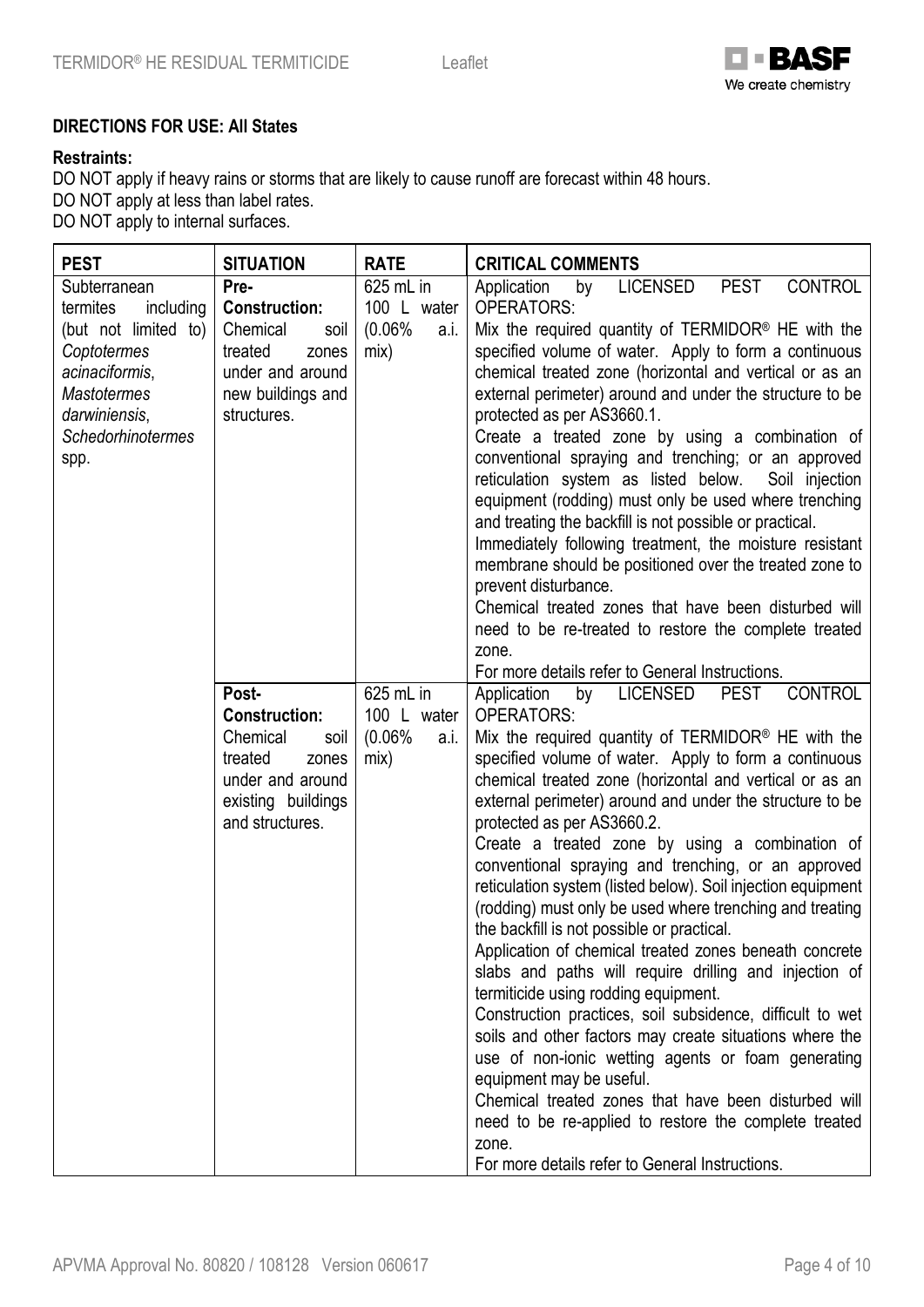

| <b>PEST</b> | <b>SITUATION</b>                                                                 | <b>RATE</b>                                        | <b>CRITICAL COMMENTS</b>                                                                                                                                                                                                                                                                                                                                                                                                                                                                                                                                                                                                                                                                                                                                                                                                                                                                                                                                               |
|-------------|----------------------------------------------------------------------------------|----------------------------------------------------|------------------------------------------------------------------------------------------------------------------------------------------------------------------------------------------------------------------------------------------------------------------------------------------------------------------------------------------------------------------------------------------------------------------------------------------------------------------------------------------------------------------------------------------------------------------------------------------------------------------------------------------------------------------------------------------------------------------------------------------------------------------------------------------------------------------------------------------------------------------------------------------------------------------------------------------------------------------------|
|             | <b>Reticulation</b><br><b>Systems</b>                                            | 625 mL in<br>100 L water<br>(0.06%<br>a.i.<br>mix) | <b>PEST</b><br><b>CONTROL</b><br>Application<br><b>LICENSED</b><br>by<br><b>OPERATORS:</b><br>The system must be installed according to the<br>manufacturer's specifications and be capable of<br>distributing the termiticide emulsion according to the<br>Termidor <sup>®</sup> HE label (refer to General Instructions) and the<br>Australian Standard AS3660 series.<br>Mix the required quantity of TERMIDOR <sup>®</sup> HE with the<br>specified volume of water. Apply by pumping through the<br>system according to the manufacturer's specifications.<br>Use a minimum delivery volume of 100 L of emulsion per<br>cubic metre of appropriate soil (eg: evenly compacted<br>sandy loam soil).<br>Delivery pipes must be placed in such a position to ensure<br>that the requirements for both horizontal and vertical<br>treated zones as specified in the Australian Standard<br>AS3660 series are met. Special attention must also be                      |
|             | Protection of poles<br>and fence posts                                           |                                                    | afforded to the positioning of the delivery pipes to ensure<br>that the resultant treated zone is continuous and<br>complete.<br><b>LICENSED</b><br><b>PEST</b><br><b>CONTROL</b><br>Application<br>by<br><b>OPERATORS:</b><br>Only posts and poles in contact with soil need to be<br>treated.<br>For existing posts and poles create a continuous<br>TERMIDOR <sup>®</sup> HE treated zone 450 mm deep and 150 mm<br>wide around the post or pole by trenching and puddle<br>treating the back-fill. As Termidor HE has extra soil<br>mobility properties, the bottom 100mm can remain<br>unexcavated. Soil injection equipment (rodding) must only<br>be used where trenching and treating the backfill is not<br>possible or practical.<br>Use 100 L of prepared spray per cubic metre of soil<br>around the pole or post.<br>Note it is impossible to treat soil at the bottom of a sound<br>post or pole so future attack via this route cannot be ruled<br>out. |
|             | Termite nests<br>(trees, stumps,<br>posts, power or<br>utility poles,<br>mounds) |                                                    | If new posts or poles are being installed, the bottom of the<br>hole and the back-fill should be treated at installation.<br><b>LICENSED</b><br><b>PEST</b><br><b>CONTROL</b><br>Application<br>by<br><b>OPERATORS:</b><br>Locate the nest by drilling holes into the pole or tree.<br>Ensure the full dimension of the nest is known, particularly<br>the highest extremity. Flood the nest with prepared<br>TERMIDOR <sup>®</sup> HE spray. Volume will vary depending on<br>the nest size.<br>To aid distribution throughout the nest or in areas of<br>difficult access, the use of foam generating equipment<br>may be useful.<br>Drill holes should be sealed after treatment.<br>Do not treat trees whilst bearing edible fruit or nuts.                                                                                                                                                                                                                        |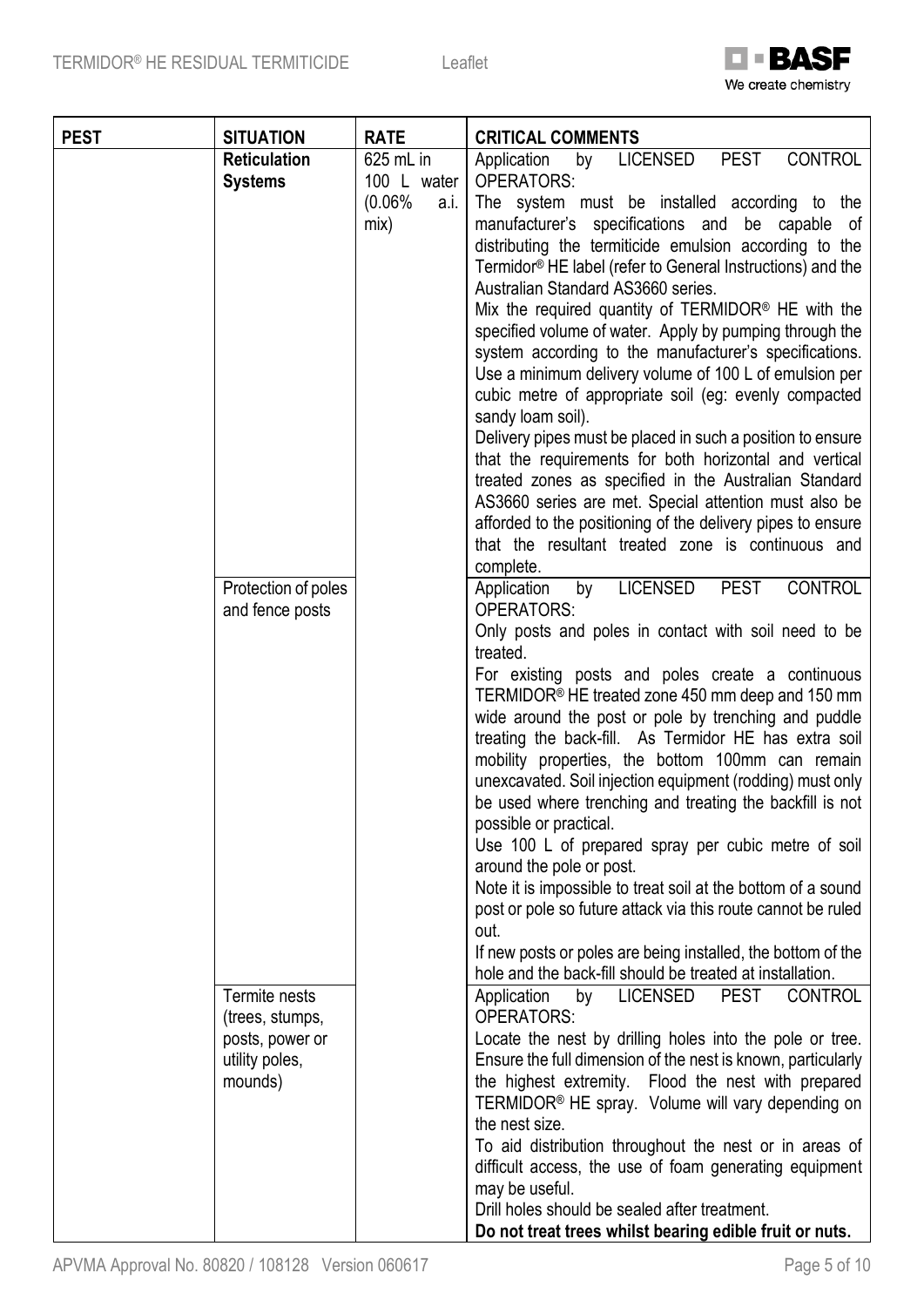

| <b>PEST</b> | <b>SITUATION</b>   | <b>RATE</b>    | <b>CRITICAL COMMENTS</b>                                          |
|-------------|--------------------|----------------|-------------------------------------------------------------------|
|             | Cavity treatments  | 6.25 mL in 1 L | Mix the required volume of TERMIDOR <sup>®</sup> HE in water plus |
|             | (e.g. active       | of water       | foaming agent to achieve a final foam expansion ratio of          |
|             | workings in timber |                | 15:1. Locate the termite activity by drilling holes into the      |
|             | in-service.        |                | cavity.                                                           |
|             | infested wall      |                | Foam directly into the termite carton material until              |
|             | cavities, voids    |                | saturated. Application to wall cavities behind plasterboard       |
|             | under concrete     |                | may result in some staining.                                      |
|             | and external       |                | Only apply to cavities where live termites are present.           |
|             | infested timber    |                | Termidor foaming is not designed and should not be used           |
|             | situations)        |                | as a stand-alone treatment. Accordingly a continuous              |
|             |                    |                | chemical treatment applied to the soil as per Australian          |
|             |                    |                | Standard 3660.2 should be applied immediately following           |
|             |                    |                | successful eradication of termite activity in the structure.      |

# **NOT TO BE USED FOR ANY PURPOSE, OR IN ANY MANNER, CONTRARY TO THIS LABEL UNLESS AUTHORISED UNDER APPROPRIATE LEGISLATION.**

# **GENERAL INSTRUCTIONS**

Chemical treatment for termite control around existing buildings should be considered to be part of an integrated approach to reduce the risk of termite attack and should be conducted by LICENSED PEST CONTROL OPERATORS. The steps below best describe the procedure for optimum termite management:

- The building owner should try to minimise water entering under and around the building and improve drainage to reduce moisture accumulating in these areas.
- Ventilation of sub-floor areas should also be optimised to reduce moisture accumulation.
- The area under the floor should be kept free from debris-timber such as off-cuts of wood or firewood.
- Treat with a residual chemical zone treatment such as TERMIDOR® RESIDUAL TERMITICIDE and INSECTICIDE or TERMIDOR® HE RESIDUAL TERMITICIDE in compliance with AS3660.2.
- Regular inspections should be carried out (at least annually as recommended by AS3660 Series).
- If any additional subsequent building or landscaping work causes disruption to the chemical soil treated zone it must be restored to maintain protection.

## **MIXING**

Half fill the spray tank with water then add the required quantity of TERMIDOR® HE. Stir then top up the spray tank to the required volume. The use of this product in a tank mix with other insecticides is not recommended as the behaviour and efficacy of the product may be affected. Ensure equipment is free of leaks and clean from residues of other chemicals before mixing.

## **SOIL PREPARATION**

Some soils will be difficult to wet (eg. heavy clay soils) and there will be a greater chance of run-off of liquid from the surface; in these situations it will be necessary to loosen the soil to allow spray solution to percolate to form the treated zone; the soil should be scarified to a depth between 50 – 80 mm. In situations with very heavy soils the complete removal and replacement of the soil with a sandy loam type is recommended in order to form the treated zone. The replacement soil can be treated with TERMIDOR® HE before placing into the trench via the use of appropriate soil mixing vessels. If soil replacement is not possible then the water volume should be reduced to ensure that run-off is minimised. A reduction in the water volume used should not be associated with a reduction in the mix rate of TERMIDOR® HE – the same amount of active ingredient should be applied per given area or volume of soil; an increase in concentration of termiticide will therefore be required. The tables below indicate mix rates if application volumes need to be reduced. It is not recommended that water volumes below 3 L/m<sup>2</sup> are used.

## **Horizontal Treated Zones**

| <b>WATER RATE /m<sup>2</sup></b> | <b>DILUTION RATE</b>       | <b>CONCENTRATION</b> | <b>APPLICATION RATE</b>  |
|----------------------------------|----------------------------|----------------------|--------------------------|
| 5 L/m <sup>2</sup>               | 625 mL / 100 L water       | $0.6$ g/L            | $3.0$ gai/m <sup>2</sup> |
| 4 L/m <sup>2</sup>               | 625 mL / 80 L water        | $0.75$ g/L           | $3.0$ gai/m <sup>2</sup> |
| 3 L/m <sup>2</sup>               | ./60 L water<br>625 mL $/$ | g/L                  | $3.0$ gai/m <sup>2</sup> |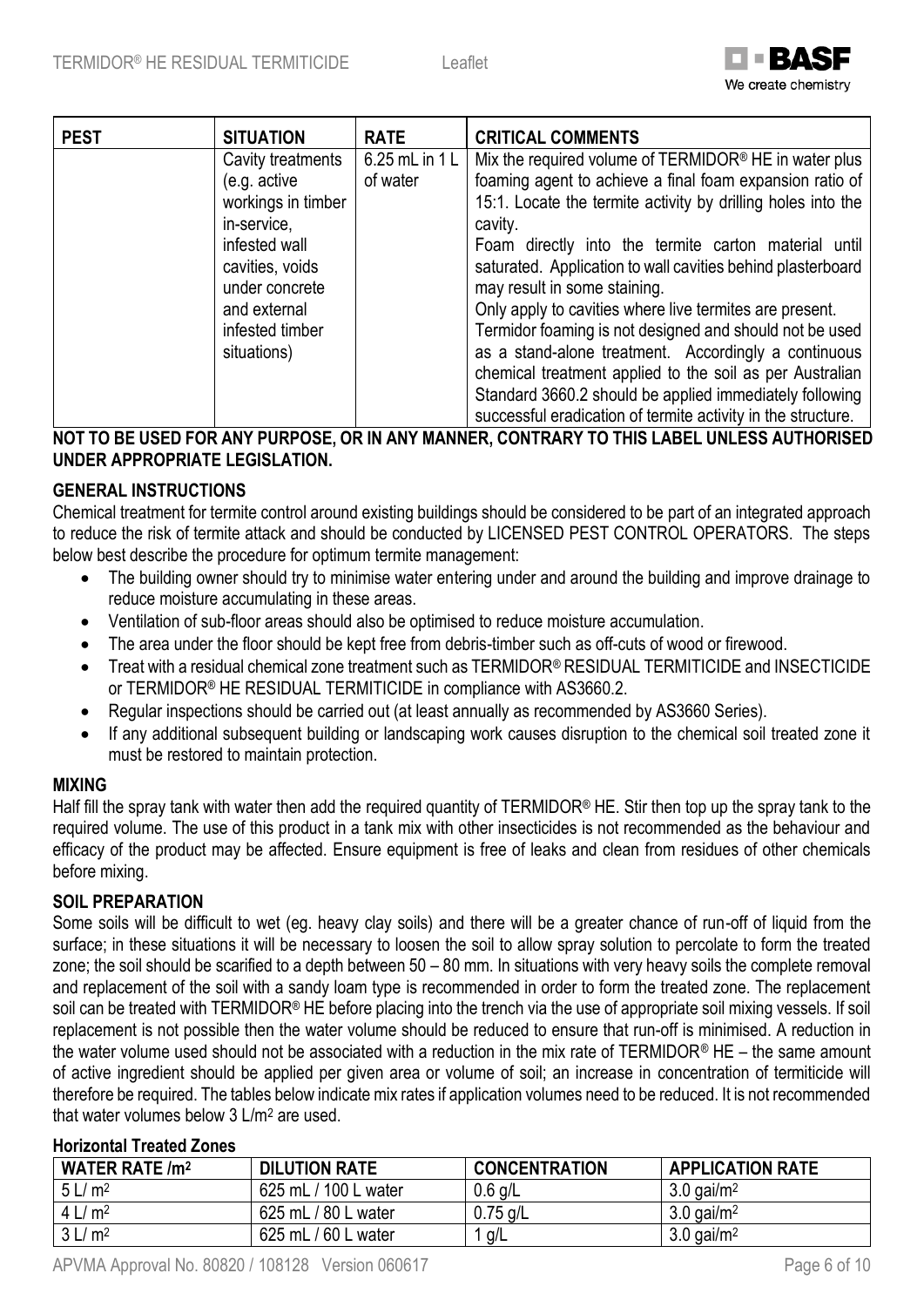

#### **Vertical Treated Zones**

| <b>WATER RATE /m<sup>3</sup></b> | <b>DILUTION RATE</b> | <b>CONCENTRATION</b> | <b>APPLICATION RATE</b> |
|----------------------------------|----------------------|----------------------|-------------------------|
| 100 $L/m3$                       | 625 mL / 100 L water | $0.6$ g/L            | $60$ gai/m <sup>3</sup> |
| 90 L/m <sup>3</sup>              | 625 mL / 90 L water  | $0.666$ g/L          | $60$ gai/m <sup>3</sup> |
| 80 L/m <sup>3</sup>              | 625 mL / 80 L water  | $0.75$ g/L           | $60$ gai/m <sup>3</sup> |
| 70 L/m <sup>3</sup>              | 625 mL / 70 L water  | $0.85$ g/L           | $60$ gai/m <sup>3</sup> |
| 60 L/m <sup>3</sup>              | 625 mL / 60 L water  | 1 g/L                | $60$ gai/m <sup>3</sup> |
| 50 L/m <sup>3</sup>              | 625 mL / 50 L water  | $1.2$ g/L            | $60$ gai/m <sup>3</sup> |

If the treated zone is being applied to a building on a slope a furrow should also be formed of a similar depth along the contour of the slope to prevent run-off of the termiticide. In situations where the surface is very dry or with sandy or porous soils the area will require moistening prior to application of chemical to prevent loss of chemical through piping or excessive percolation. Difficult to wet soils may create situations where the use of non-ionic wetting agents may be useful.

The use of rodding equipment in heavy clay soil can result in an uneven distribution of chemical; in such situations the preferred method of installing a treated zone is to trench and back-fill.

#### **APPLICATION**

Treated zones to protect both new and existing buildings may be installed using a combination of conventional spraying and trenching and approved reticulation systems. Spray equipment should be calibrated to deliver a low-pressure high volume coarse spray.

It is recommended the minimum thickness of any treated soil treated zone is 80 mm.

Treated zones that have been disturbed by construction, excavation and other soil disturbing activities will need reapplication to restore site to original condition.

#### **Horizontal Treated Zones**

Horizontal treated zones are to be applied to deter termites from gaining concealed vertical access to the building substructure.

Horizontal treated zones should cover all areas of soil beneath suspended floors where there is inadequate access or where there is less than 400 mm clearance. The treated zone should also be continuous beneath a concrete slab-onground or on fill. The treated zone should surround any connection between the building and the soil and completely abut any internal vertical treated zone around any substructure. Otherwise install perimeter treated zones around each individual pier, stump, penetration point and sub-structure wall.

Horizontal treated zones must be a minimum depth of 80 mm. It may be necessary to loosen the soil to allow spray solution to percolate to form the treated zone; the soil should be scarified to a depth between 50 – 80 mm. Apply 5 L of prepared TERMIDOR® HE spray per square metre of soil.

When termiticide needs to be injected through a concrete slab to create a horizontal treated zone, suitable equipment should be used to inject termiticide through pre-drilled holes. As uneven distribution of termiticide is likely when applying by this method under the slab, the application volume should be increased per square metre up to 10 L of spray solution.

To ensure an even treated zone is created, it is also recommended that maximum drill spacings and minimum application volumes consistent with the following table be adopted. Use a slab injector fitted with a multi-directional tip. When applying through such structures, the rod should be held vertically at 90° to the slab and rotated during application. Ensure a strong seal with the top of the drill hole to minimise leakage and that drill holes are plugged after treatment.

| Soil Type       | <b>Hole Spacing</b> | Number of Holes per square<br>metre | Volume per Hole to achieve 10 L/m <sup>2</sup>                     |
|-----------------|---------------------|-------------------------------------|--------------------------------------------------------------------|
| Clay soil types | 350 mm              |                                     | 1.1 L (1100 mL)<br>$(9 \times 1.1)$ = approx 10 L/m <sup>2</sup> ) |
| Other soils     | 450 mm              |                                     | 2 L (2000 mL)<br>$(5 \times 2)$ = approx 10 L/m <sup>2</sup> )     |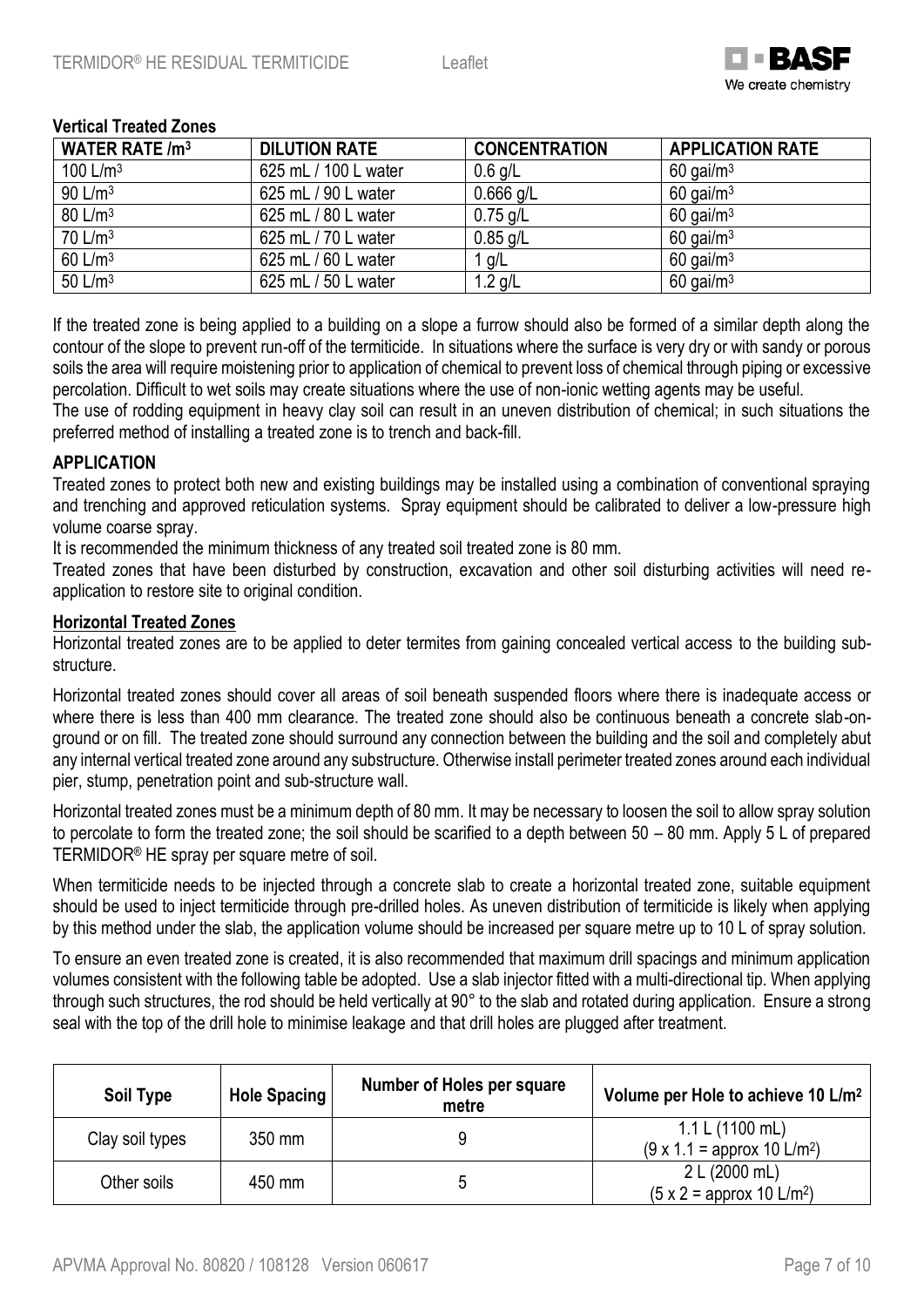

#### Foam Applications

Construction practices, soil subsidence under concrete slabs and other factors may create situations where a continuous horizontal treated zone cannot be achieved using conventional liquid treatments alone. In such situations conventional liquid application methods can be supplemented through the use of foam generating equipment.

| <b>TERMIDOR Mix Rate</b>                                               | <b>Litres of Prepared</b><br><b>TERMIDOR® HE spray</b> | <b>Foam Expansion Ratio</b> | <b>Volume of Finished Foam</b><br>Required/m <sup>2</sup> |
|------------------------------------------------------------------------|--------------------------------------------------------|-----------------------------|-----------------------------------------------------------|
| 625 mL/100 L of water plus<br>recommended quantity of<br>foaming agent |                                                        | 5:1                         | 25L                                                       |
|                                                                        | 10 (under concrete)                                    | 5:1                         | 50 L                                                      |
|                                                                        |                                                        | 10:1                        | 50L                                                       |
|                                                                        | 10 (under concrete)                                    | 10:1                        | 100L                                                      |
|                                                                        |                                                        | 25:1                        | 125L                                                      |
|                                                                        | 10 (under concrete)                                    | 25:1                        | 250L                                                      |

If sufficient foam volumes cannot be applied to achieve the recommended rate of TERMIDOR® HE required, apply additional prepared liquid solution to ensure the correct amount of active ingredient is present per square metre of area treated.

#### **Vertical Treated Zones**

Vertical treated zones are designed to deter termites from gaining concealed horizontal access to a building or structure. Apply at least 100 L of prepared spray per cubic metre of soil. Vertical treated zones should be a minimum of 150 mm wide and applied to a depth 50 mm below the top of the footing. Where a horizontal treated zone is installed, the vertical treated zone should be installed to be continuous with it. The most effective method of creating an even and continuous treated zone is by trenching and treating the soil as it is back-filled. Soil injection equipment (rodding) must only be used where trenching and treating the back-fill is not possible or practical.

#### **Trenching**

Excavating a trench, treating the exposed trench, back filling and treating the back-fill is the preferred method of installing a vertical treated zone. The trench needs to be a minimum of 150 mm wide. As TERMIDOR® HE provides increased soil mobility properties on application, the bottom 100 mm of the treated zone can remain unexcavated ie: treated to 50 mm above the top of the footing. Assuming a 150 mm wide trench with a 300 mm distance to the top of the footing, this would require a 250 mm deep trench. The volume required is however calculated on the dimensions of the final treated zone which in this situation would equate to a 150 mm x 350 mm treated zone in which 5.25 L of prepared spray would be applied per lineal metre of trench. Any variation of dimensions needs to be re-calculated on the basis of applying 100 L of prepared spray per cubic metre of soil.

#### Rodding Through Concrete

When applying a vertical treated zone underneath a concrete obstruction (eg. a path), a soil rod with a 3 or 4 way multidirectional tip should be used. The rod should be rotated during application (90° for a 4-way tip and 120° for a 3-way tip). The tip should be inserted down as close to the footing as possible to ensure a complete vertical treated zone. Ensure that chemical is applied during insertion and withdrawal of the rod. As uneven distribution of termiticide is likely when applying by this method under concrete, the application volume should be increased to 200 L spray solution per cubic metre of soil. Rod spacing should not exceed 450 mm and application volume should be adjusted depending on soil type (as indicated in the table below) and the depth of the footing. Assuming a 300 mm depth to the top of the footing and 450 mm spaced holes, 5 L of prepared spray is to be applied per hole. Any variation of dimensions needs to be re-calculated on the basis of applying 200 L of prepared spray per cubic metre of soil.

| <b>Under Concrete Rodding</b> |                                 |              |  |  |
|-------------------------------|---------------------------------|--------------|--|--|
| Soil Type                     | Volume per Hole<br>Hole Spacing |              |  |  |
| Clay soil types               | 350 mm                          | ? ド<br>ບ.ບ ∟ |  |  |
| Other soils                   | 450 mm                          | ີ            |  |  |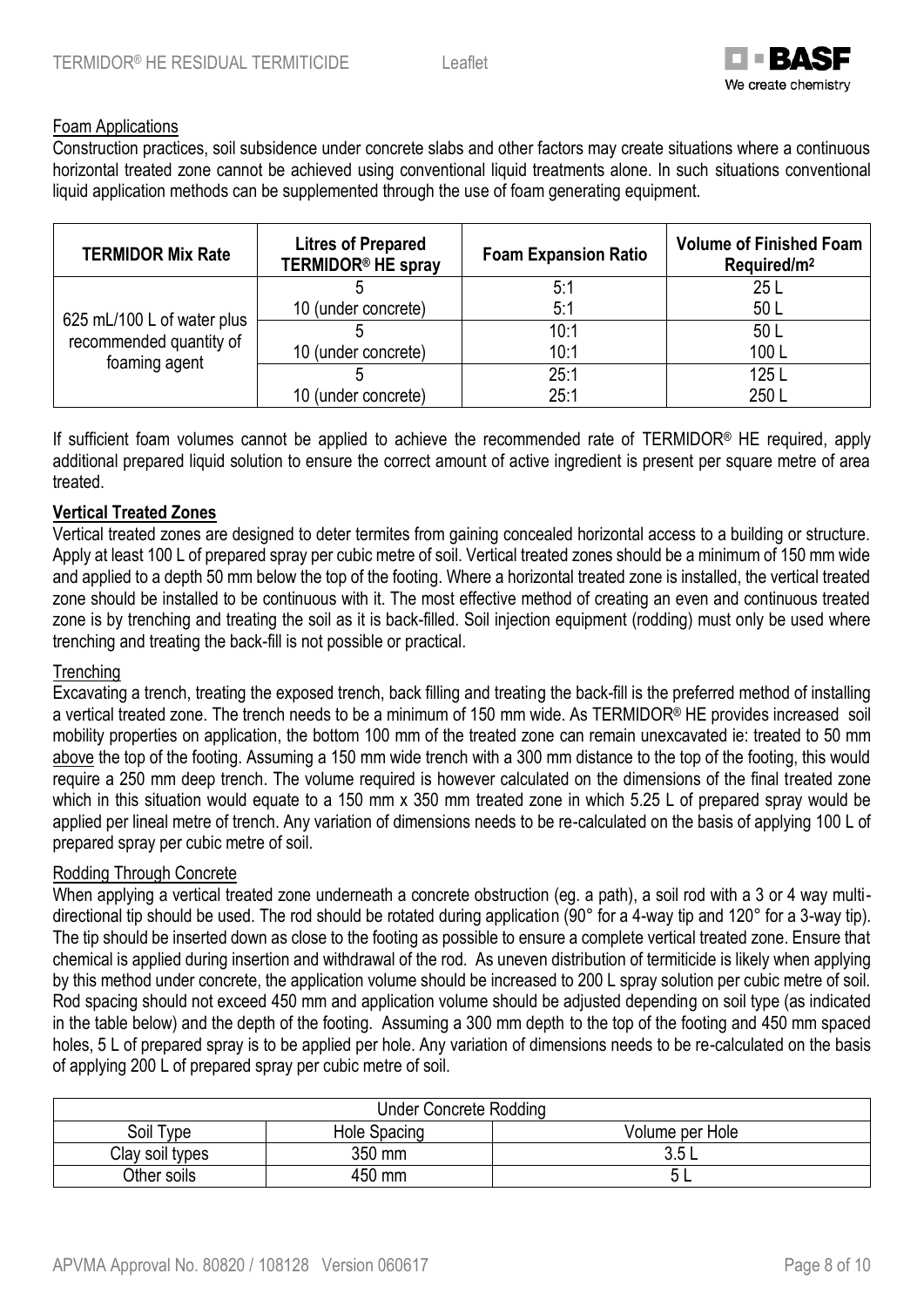

### **External Perimeter Treated Zones**

An external perimeter treated zone should be a minimum of 150 mm wide, a minimum of 80 mm deep and extend not more than 50 mm above the lowest point where the construction below ground could allow concealed termite ingress (or not less than 50 mm above the top of the footing where the building fabric could allow concealed termite ingress). Application considerations should reflect the installation of vertical treated zones.

#### **AUSTRALIAN STANDARDS**

Licensed Pest Control Operators installing a chemical soil treated zone around new and existing buildings should be familiar with the Australian Standard 3660 series, which provides information relating to installation of chemical soil termite treatment zones.

#### **PERIOD OF PROTECTION**

Data currently available indicates that this product, when applied as a soil treatment around or under a building or structure in accordance with this label, will be effective against subterranean termites for a minimum period of eight years. Delayed mortality effects may be observed meaning termites may live and continue to be active several weeks after penetrating the treated zone.

To re-establish the treated zone after the 8 year Period of Protection, re-application at full rates is required.

The actual protection period will also be affected by factors such as termite pressure, climatic and soil conditions and subsequent soil disturbance.

#### **RE-INSPECTION**

As with all chemical termiticides, regular inspections (at least annually) by a competent Licensed Pest Control Operator are recommended as bridging and breaching of treated zones can occur. The need for retreatment should be determined as a result of these inspections.

#### **PROTECTION OF WILDLIFE, FISH, CRUSTACEANS AND ENVIRONMENT**

Highly toxic to aquatic life. Do NOT contaminate wetlands or water courses with this product or used containers. Rinse waters and run-off from treated areas, MUST be prevented from entering drains or waterways.

#### **PROTECTION OF PETS AND LIVESTOCK**

Before spraying remove animals and pets from the areas to be treated. Cover or remove any open food and water containers. Cover or remove (as applicable) fish ponds, aquariums etc before spraying.

#### **PROTECTION OF HONEY BEES AND OTHER INSECT POLLINATORS**

Highly toxic to bees. The use pattern as per Direction for Use is not expected to result in exposure to bees and the risk is considered acceptable.

#### **STORAGE AND DISPOSAL**

Store in the closed, original container in a cool, well-ventilated area. DO NOT store for prolonged periods in direct sunlight. Triple rinse containers before disposal. Add rinsings to the spray tank. DO NOT dispose of undiluted chemicals on-site. If recycling replace cap and return clean containers to recycler or designated collection point. If not recycling, break, crush or puncture and deliver empty packaging to an approved waste management facility. If no approved waste management facility is available bury the empty containers 500 mm below the surface in a disposal pit specifically marked and set up for this purpose clear of waterways, desirable vegetation and tree roots in compliance with relevant local, state or territory government regulations. DO NOT burn empty containers or product.

#### **PRECAUTIONS**

Residents and pets should not be allowed in a room being treated. Any spills should be cleaned up before leaving the room (refer to the SDS).

Ensure all heating/air conditioning ducts, air vents, plumbing pipes, sewer lines, floor drains, heating pipes and electrical lines/conduits are known and identified before commencing any application of termiticide. Do NOT puncture or contaminate any of these. Avoid application around edible plants.

#### **RE-ENTRY PERIOD**

DO NOT re-enter treated areas until spray has dried.